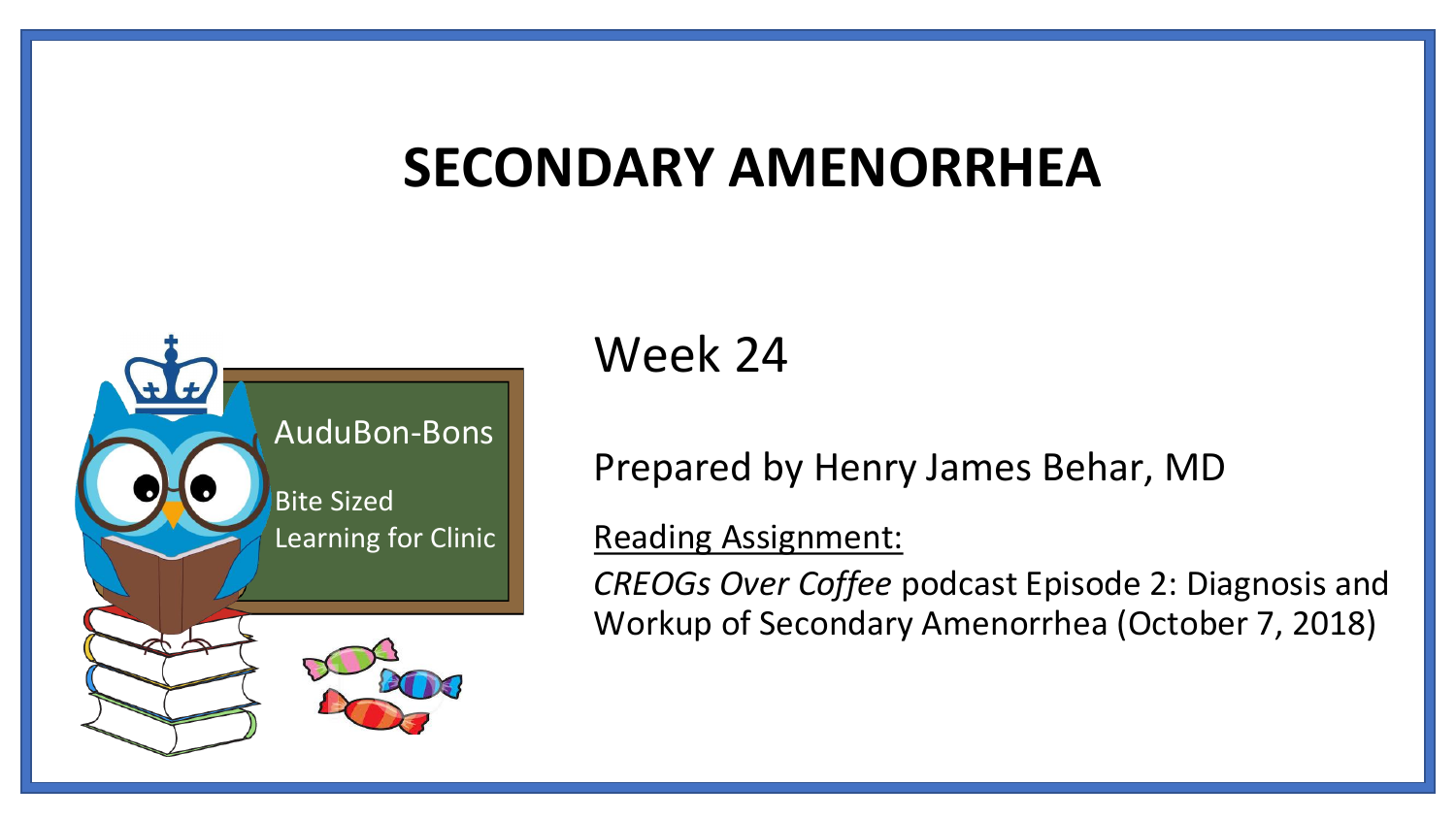# LEARNING OBJECTIVES

- To determine the most common causes of secondary amenorrhea
- To determine the best management options for secondary amenorrhea

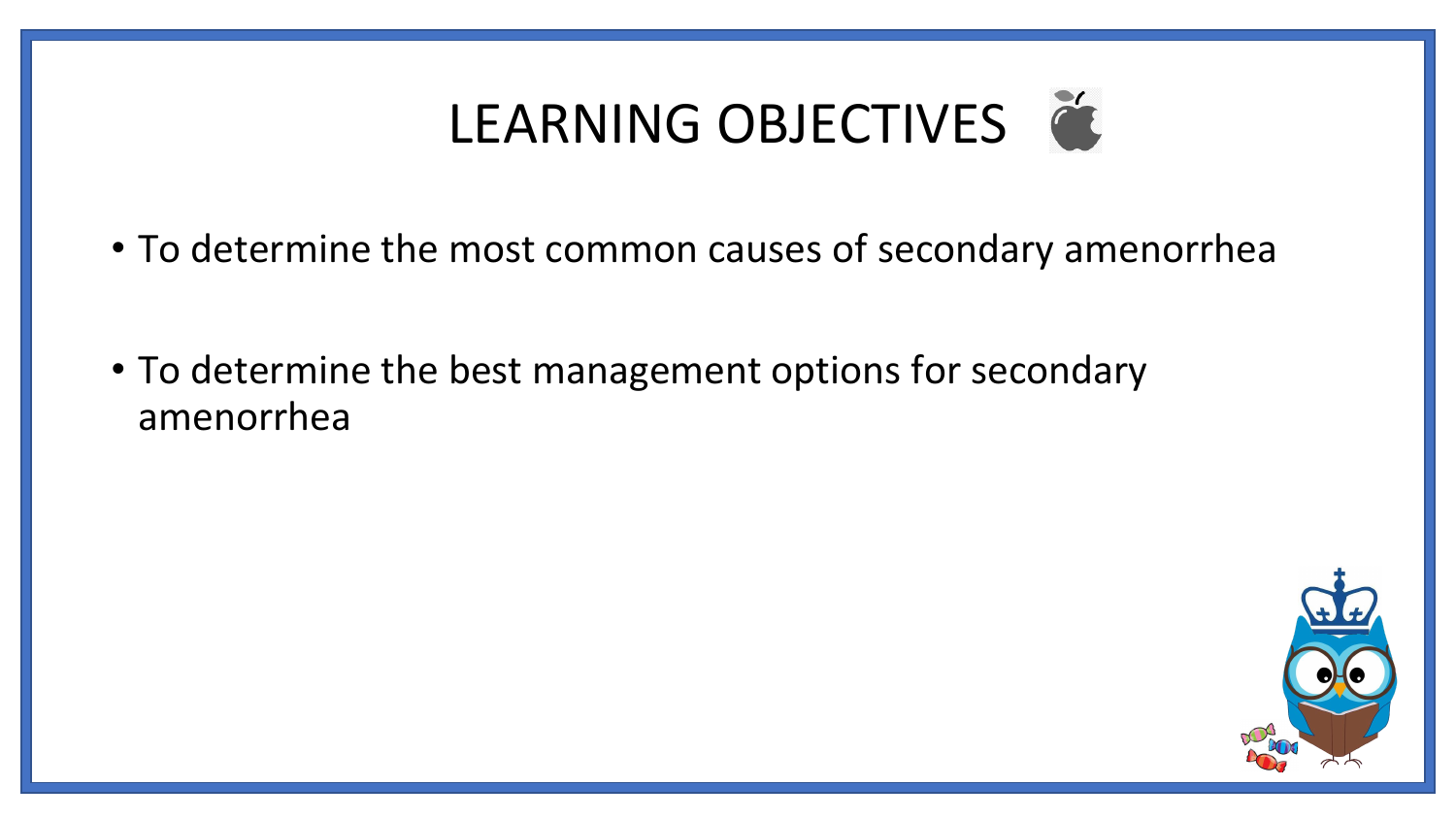#### CASE VIGNETTE

- A 28yo G0 woman with LMP "4 months ago" presents to 21 Audubon concerned that she has not had her period in a long time.
- She states that she has taken home pregnancy tests and they are all negative.
- Patient reports that she had previously experienced regular monthly menstruation.

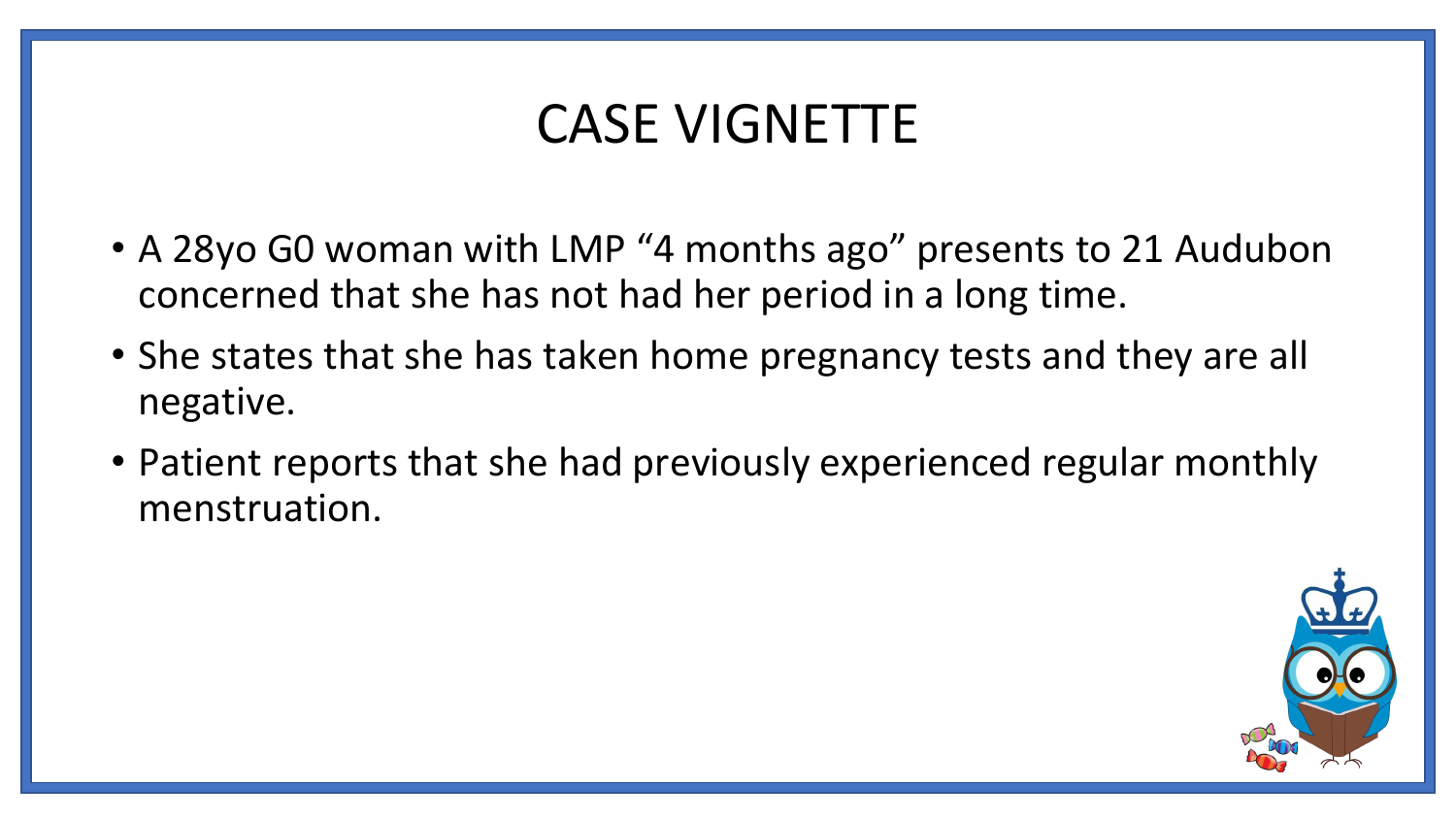## DEFINITION

- What is the definition of secondary amenorrhea?
	- The cessation of previously regular menses for three months or previously irregular menses for six months

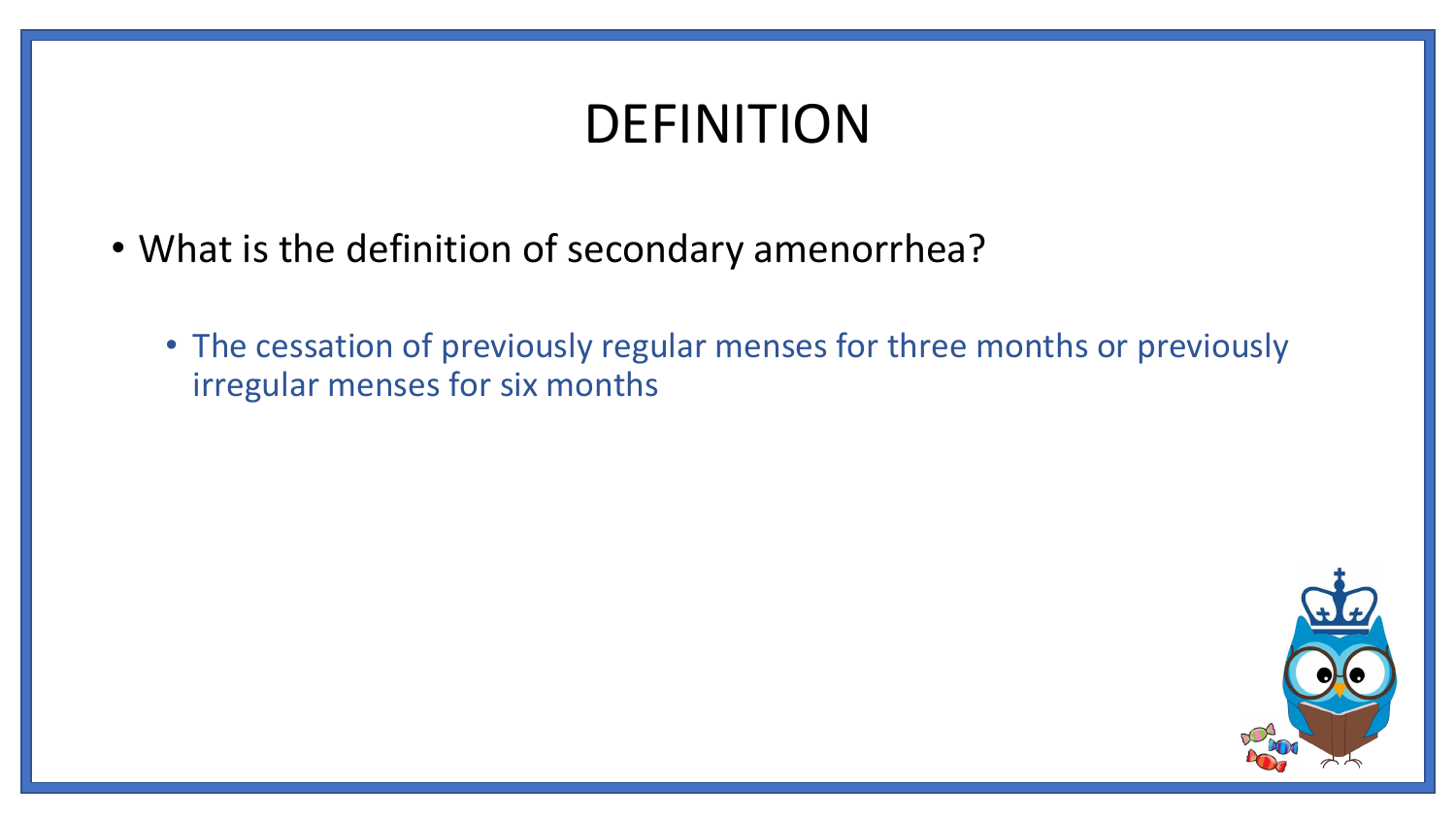## FOCUSED HISTORY

- What elements of the patient's history are most important?
	- PMH: denies
	- PSH: denies
	- PObH: nulligravida
	- PGynH: denies history of STIs, fibroids, cysts or abnormal Paps
	- Meds: multivitamins Allergies: NKDA
	- Important questions to ask:
		- Recent weight loss? Change in exercise routine? Stress?
		- Review medications, including contraception
		- Constitutional sx? Unwanted hair growth? Acne?
		- Headaches? Galactorrhea?
		- Hot flashes, vaginal dryness, poor sleep, or decreased libido?
		- History of PPH, severe bleeding, dilatation and curettage, endometritis or other infection?

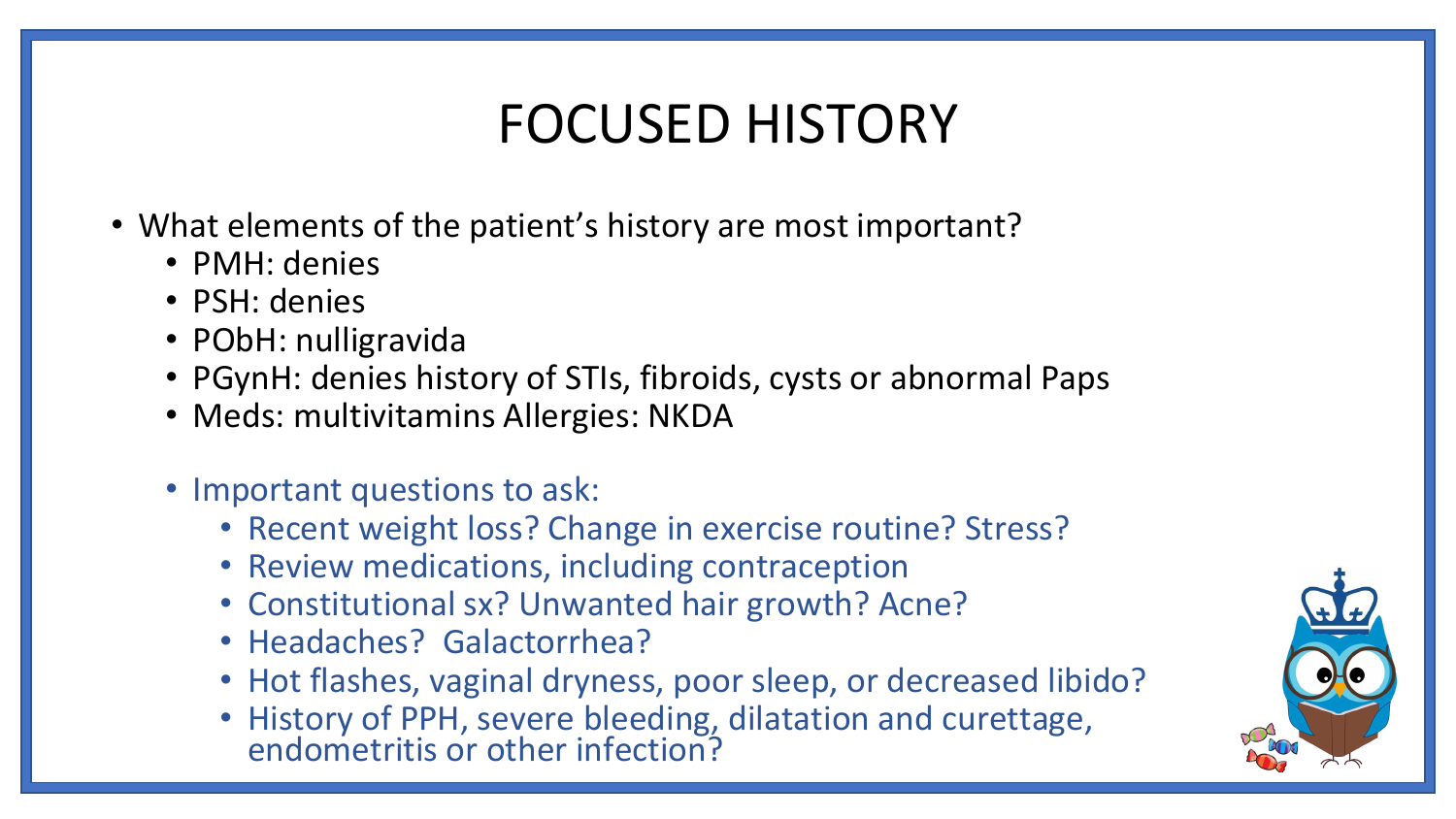#### PERTINENT PHYSICAL EXAM FINDINGS

- Vital signs: HR 94, BP 104/68, T 98.4, RR 12, Ht 170cm, Wt 50.1kg
- Breast: Tanner stage 5, no masses or lesions noted
- External Genitalia: Tanner stage 5, grossly normal
- Vagina: no bleeding or discharge noted
- Cervix: nulliparous, no visible lesions
- Uterus: small, firm and mobile with normal contour
- Adnexa: no palpable masses, nontender bilaterally
- Important to note:
	- BMI
	- Secondary sexual characteristics; Tanner stage
	- Evidence of hirsutism? Acne? Acanthosis nigricans?
	- Galactorrhea?
	- Signs of hypoestrogenism?
	- Erosion of dental enamel?

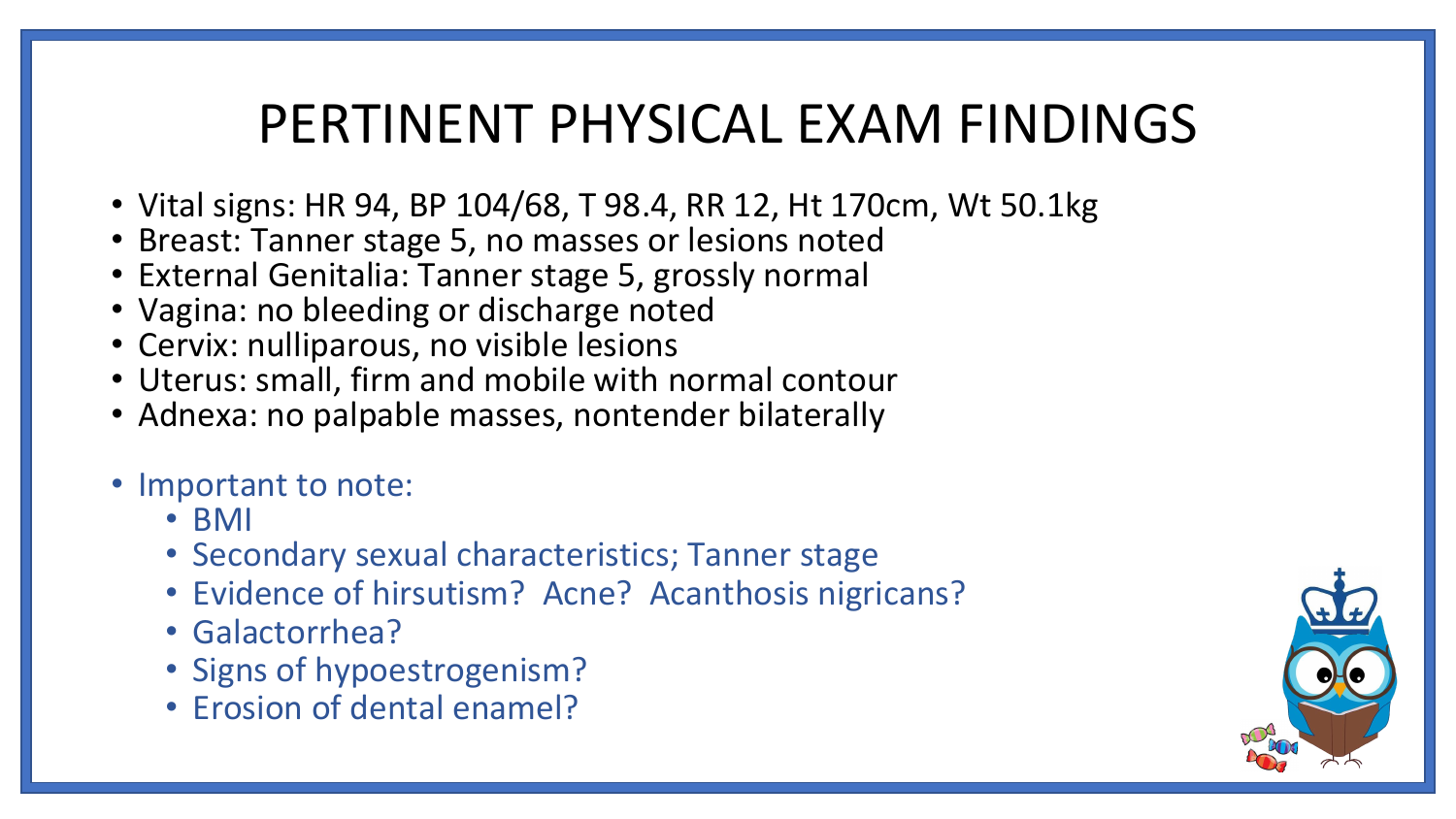## DIFFERENTIAL DIAGNOSIS

- Pregnancy
- Hypothalamic (functional hypothalamic amenorrhea)
	- Weight loss, Exercise, Stress
	- Systemic illness severe enough to result in a decrease in hypothalamic GnRH secretion and/or associated with nutritional deficiencies (Type 1DM, celiac disease)
- Pituitary
	- Hyperprolactinemia
	- Other sellar mass (craniopharyngiomas, meningiomas)
	- Sheehan syndrome, radiation, infarction, infiltrative lesions of pituitary, such as hemochromatosis
- Thyroid disease hypo or hyper
- PCOS
	- Other hyperandrogenic conditions, classic or nonclassic 21-hydroxylase deficiency
- Ovary
	- Primary ovarian insufficiency (very rarely Turner syndrome)
	- Ovarian androgen-secreting tumor
- Outflow Tract
	- Asherman syndrome
	- Cervical stenosis

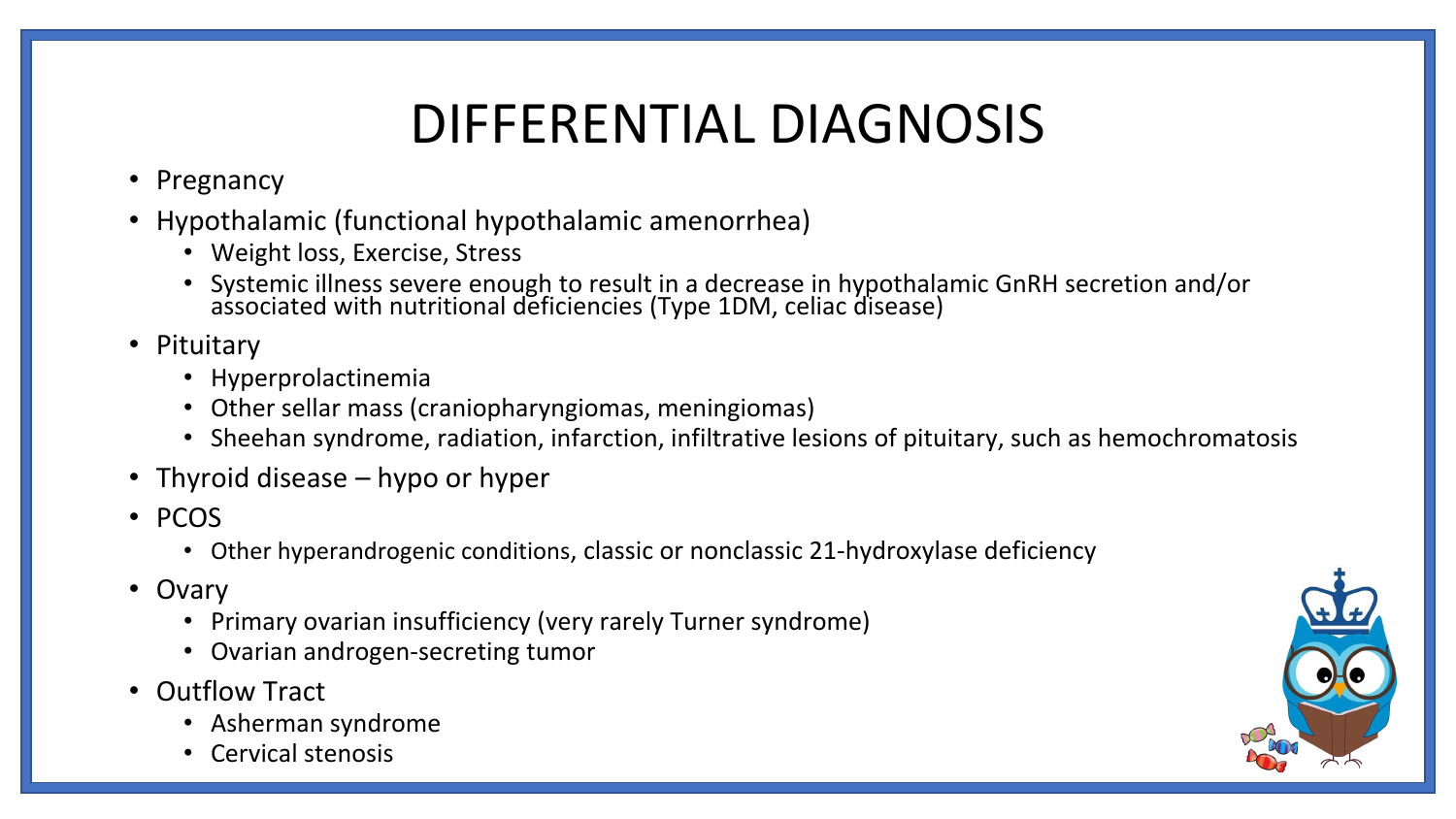# EVALUATION

- History
- Physical Examination
- Initial Serology
	- ßHCG
	- Prolactin
	- TSH, reflex fT4
	- FSH if suggested by history
- If evidence of hyperandrogenism --> Testosterone, DHEAS
- Progestin withdrawal test to assess estrogen status
	- medroxyprogesterone 10 mg for 10 days
	- withdrawal bleeding confirms that there has been endogenous estrogen exposure
	- Absence of bleeding can be due to either hypoestrogenism or an outflow tract disorder
- PUS, bone mineral density, if suggested by history

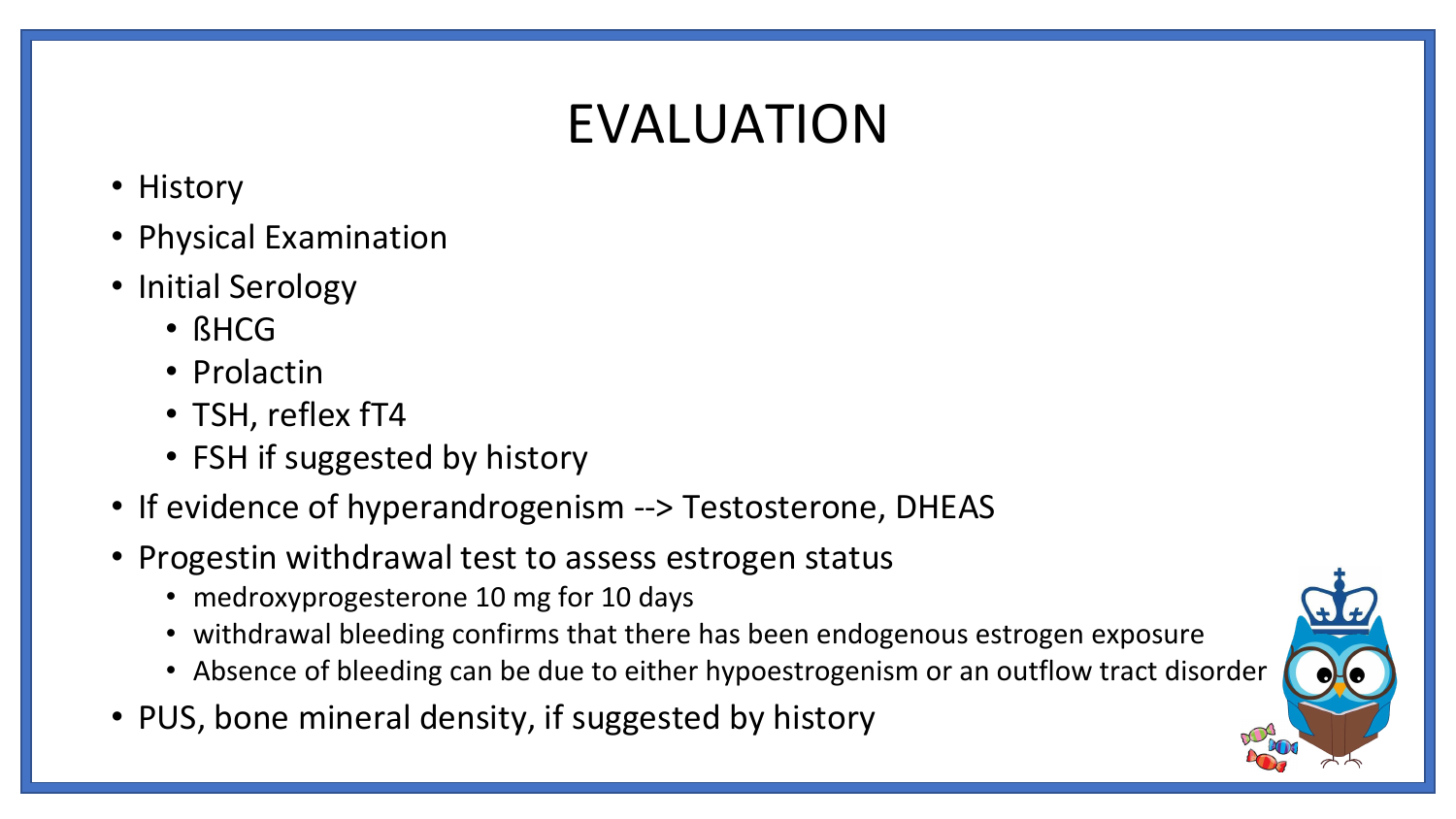#### **Evaluation of secondary amenorrhea**

Positive

₩ Pregnant



This algorithm offers a stepwise approach to the evaluation of secondary amenorrhea. For further details, refer to additional content on the causes, evaluation, and treatment of secondary amenorrhea.

hCG: human chorionic gonadotropin; BMI: body mass index; FSH: follicle-stimulating hormone; E2: estradiol; TSH: thyroid-stimulating hormone; PRL: prolactin; T: testosterone; MRI: magnetic resonance imaging; PCOS: polycystic ovary syndrome.

\* Many clinicians also measure serum 17-hydroxyprogesterone at the initial visit to rule out nonclassic 21-hydroxylase deficiency. Some also measure serum dehydroepiandrosterone sulfate (DHEAS).

I Mild hyperprolactinemia can sometimes be seen with hypothyroidism. Euthyroidism should be confirmed before performing MRI. A Pituitary MRI not required in those with clear explanation for their hypogonadotropic amenorrhea, eg, eating disorder, excessive exercise, celiac disease, or type 1 diabetes mellitus.  $Indo<sub>0</sub>$ 

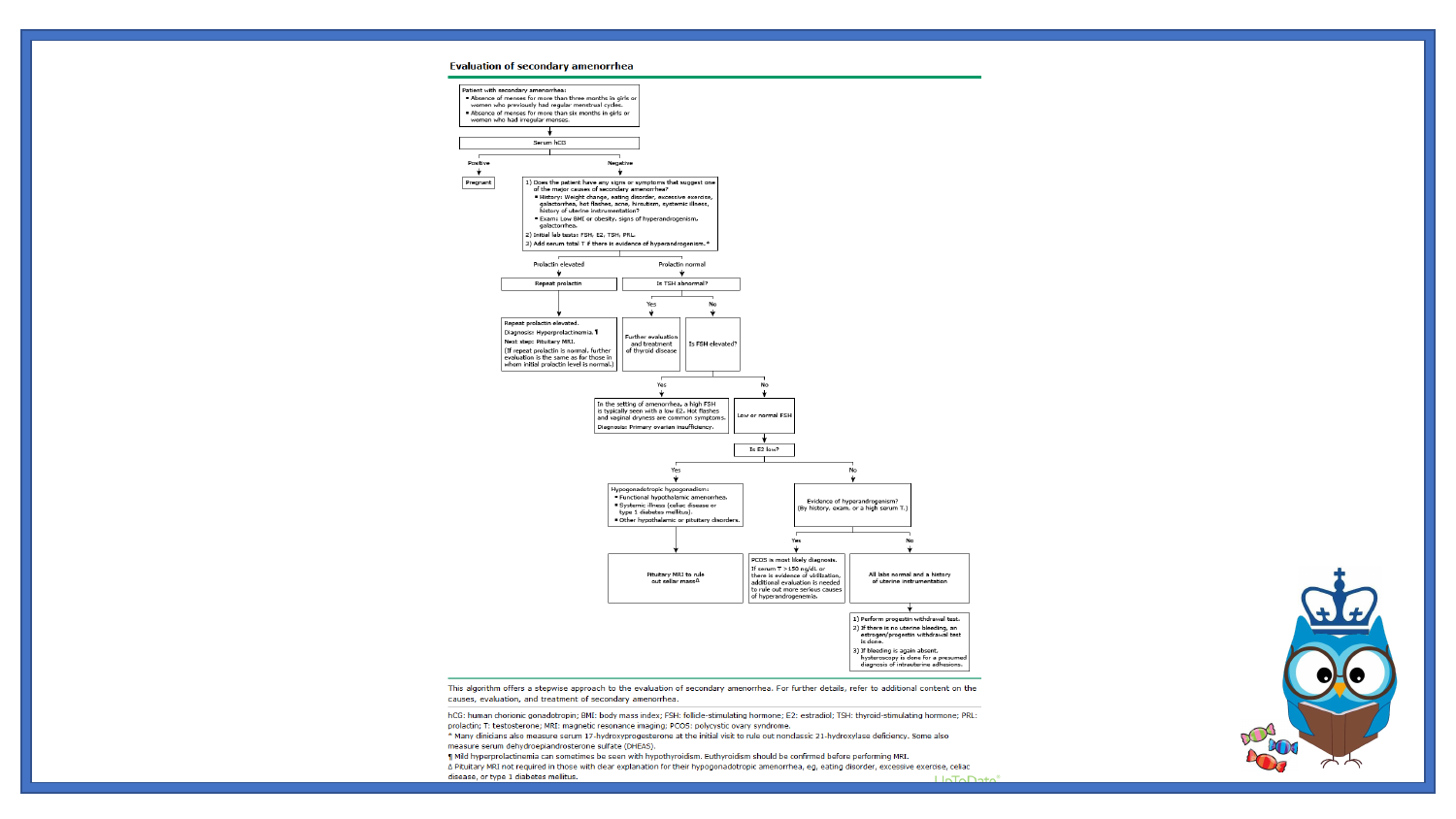#### PATHOPHYSIOLOGY

- Hypothalamic Amenorrhea
	- Unclear
	- Associated with decreased caloric intake, increased exercise, increased stress
		- "Athletes Triad"
	- Disruption of normal pulsatile hypothalamic gonadotropin-releasing hormone secretion
		- Absent midcycle luteinizing hormone surge
		- Lack of ovarian follicular development
		- Anovulation
		- Low serum estradiol concentrations

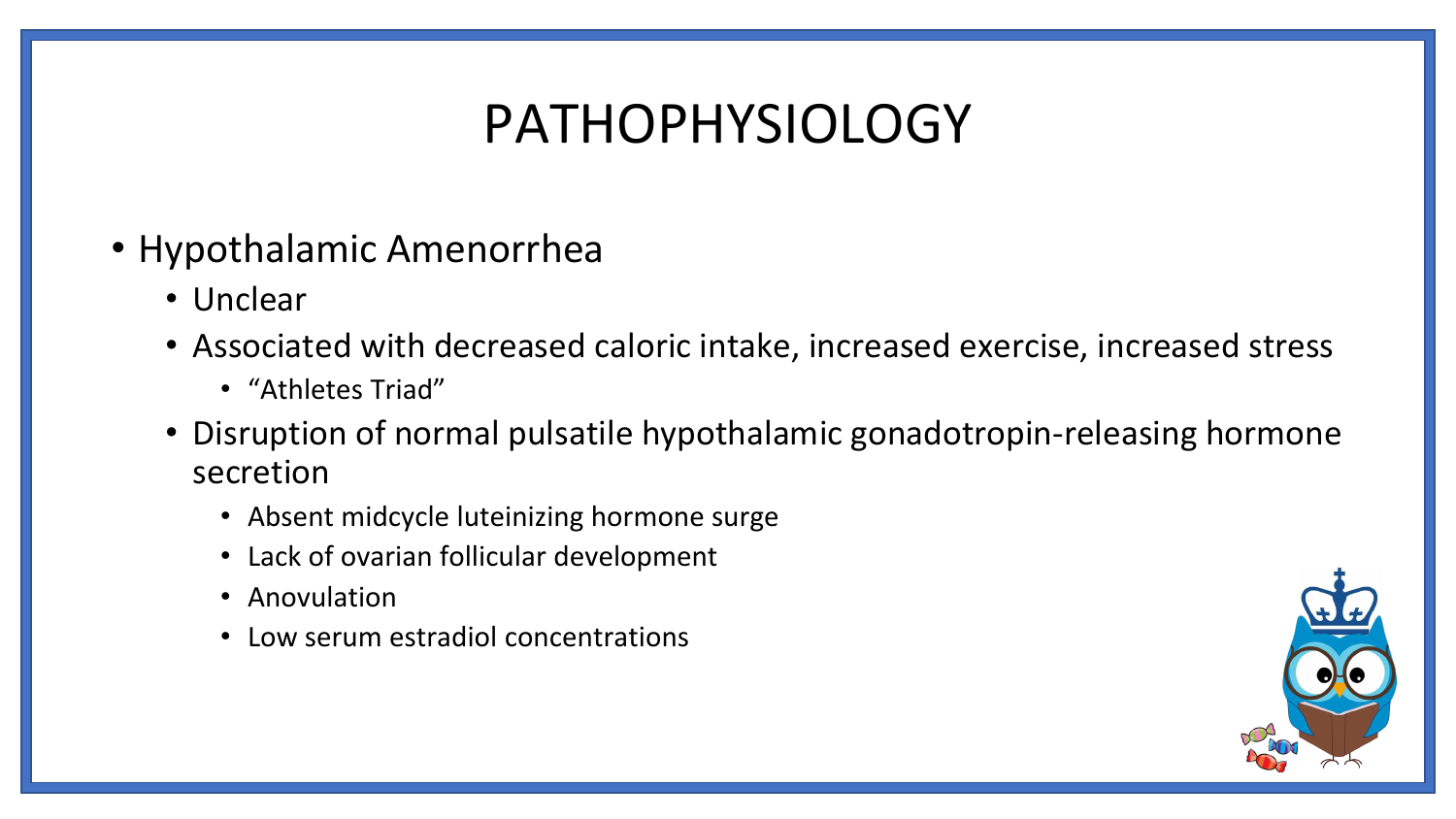# MANAGEMENT

#### • Hypothalamic amenorrhea

- Lifestyle changes
	- Nutritional counseling
	- Multidisciplinary team specializing in treatment of eating disorders
- Low bone density
- Cognitive behavioral therapy
- Hyperprolactinemia
	- Depends on cause
	- Fertility?
- Primary ovarian insufficiency (premature ovarian failure)
	- Estrogen therapy for prevention of bone loss
- Intrauterine adhesions
	- Hysteroscopic lysis of adhesions followed by estrogen treatment to stimulate regrowth of endometrium
- Polycystic ovary syndrome
	- Relief of hirsutism, resumption of menses, fertility
	- Prevention of long-term consequences of PCOS, such as endometrial hyperplasia, obesity, and metabolic disorders
	- Fertility?

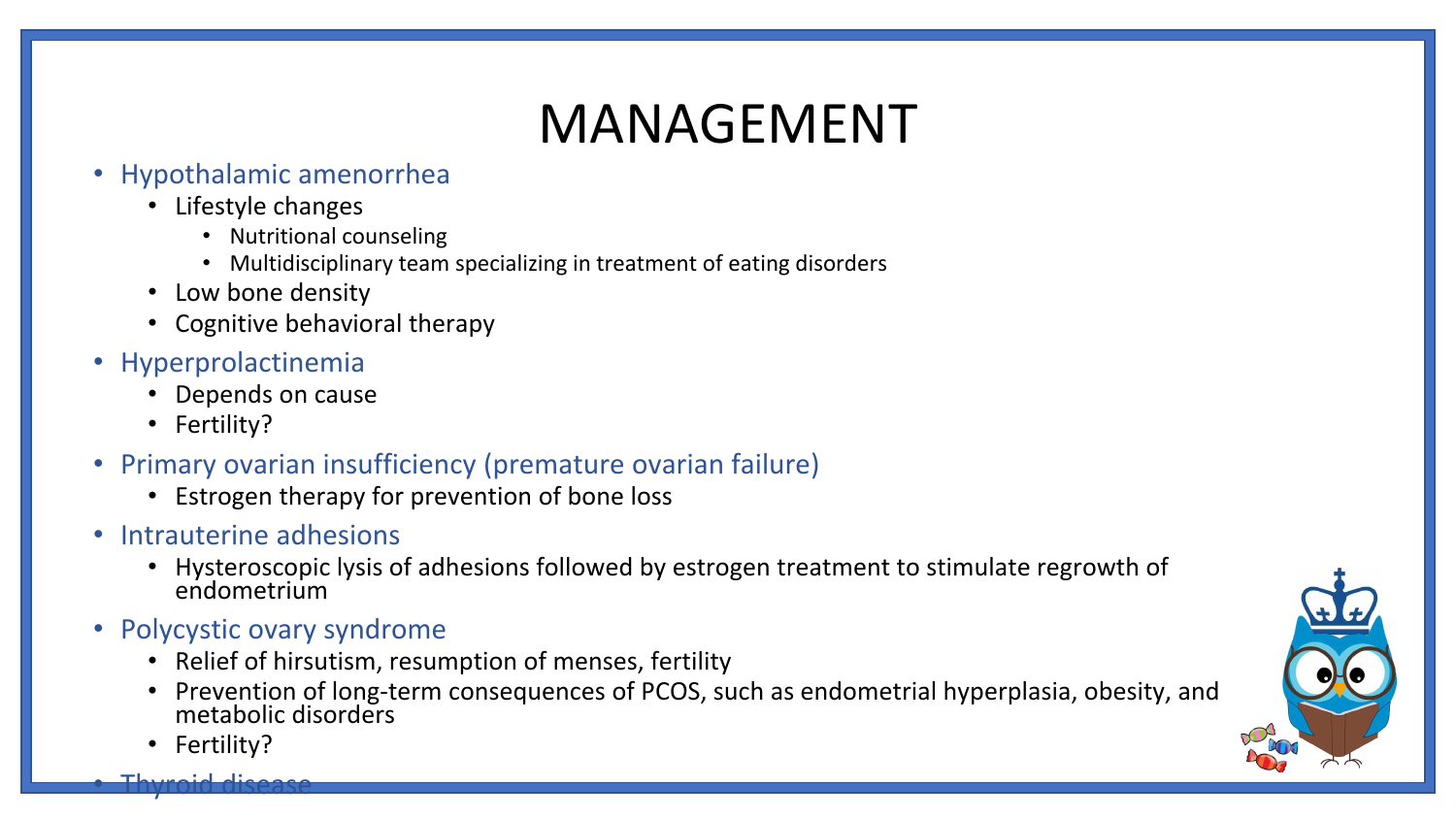## SOCIAL DETERMINANTS OF HEALTH

Functional hypothalamic amenorrhea is underlying cause of up to 35% of women seeking evaluation for secondary amenorrhea.

- Most commonly observed in women athletes and those with clinical and sub-clinical eating disorders (both over and under-eating)
- Due to stress-induced suppression of endogenous GnRH leading to elevated cortisol.

Stress and obesity can act synergistically to increase inflammation and lead to brain aging and other conditions of neurodegeneration!

Secondary amenorrhea resulting from FHA should be used as an early warning sign to intervene to decrease burden of stress.

• Essential for both fertility preservation and overall brain cell health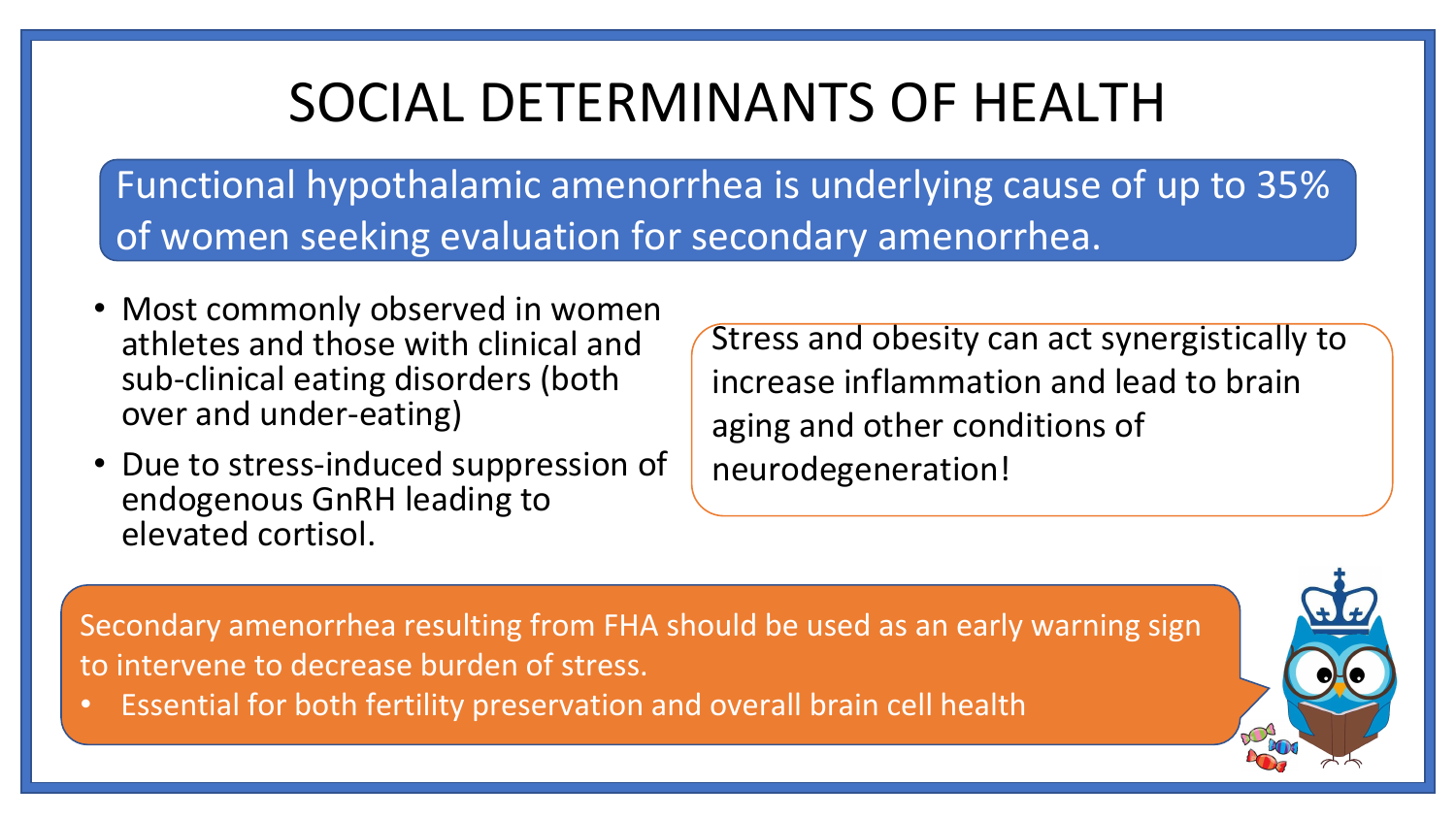#### EPIC .PHRASE

#### **.BBonSecondaryAmenorrhea**

#### Description: Secondary Amenorrhea

The patient was counseled about secondary amenorrhea, or the absence of menses for 3 months in the setting or previously normal menses or 6 months with previously irregular menses. A pregnancy test was performed which was \*\*\*. Initial laboratory studies were sent including TSH, PRL, E2, and FSH. Further management will be undertaken based on initial results.

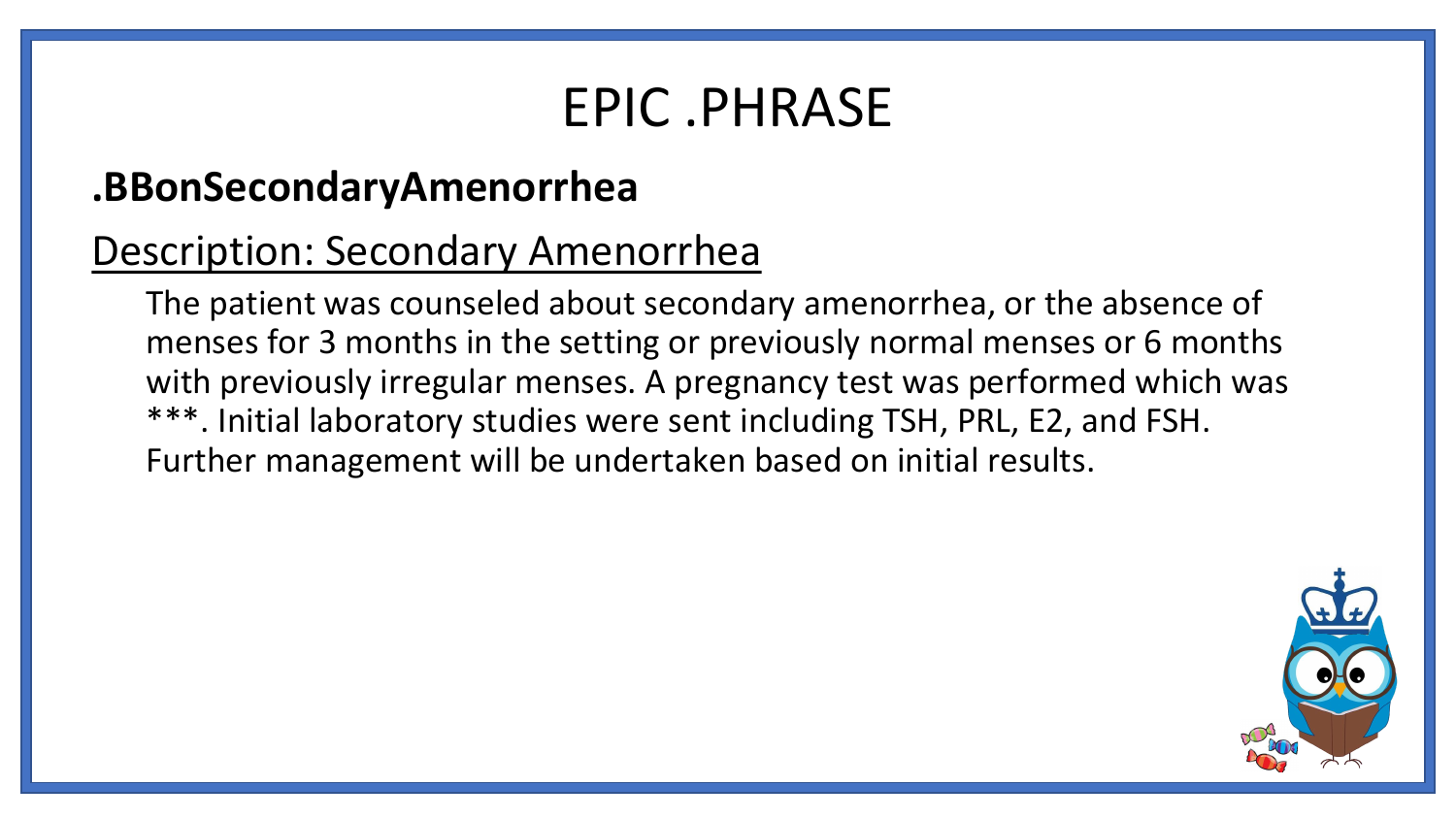#### CODING AND BILLING

- ICD-10: N91.1 Secondary Amenorrhea
- CPT Code 99213 requires at least 2 of following 3 items:
	- Expanded problem focused history (CC, brief HPI, pertinent ROS)
	- Expanded problem focused exam (Limited to affected body region/organ)
	- Medical decision-making of low complexity